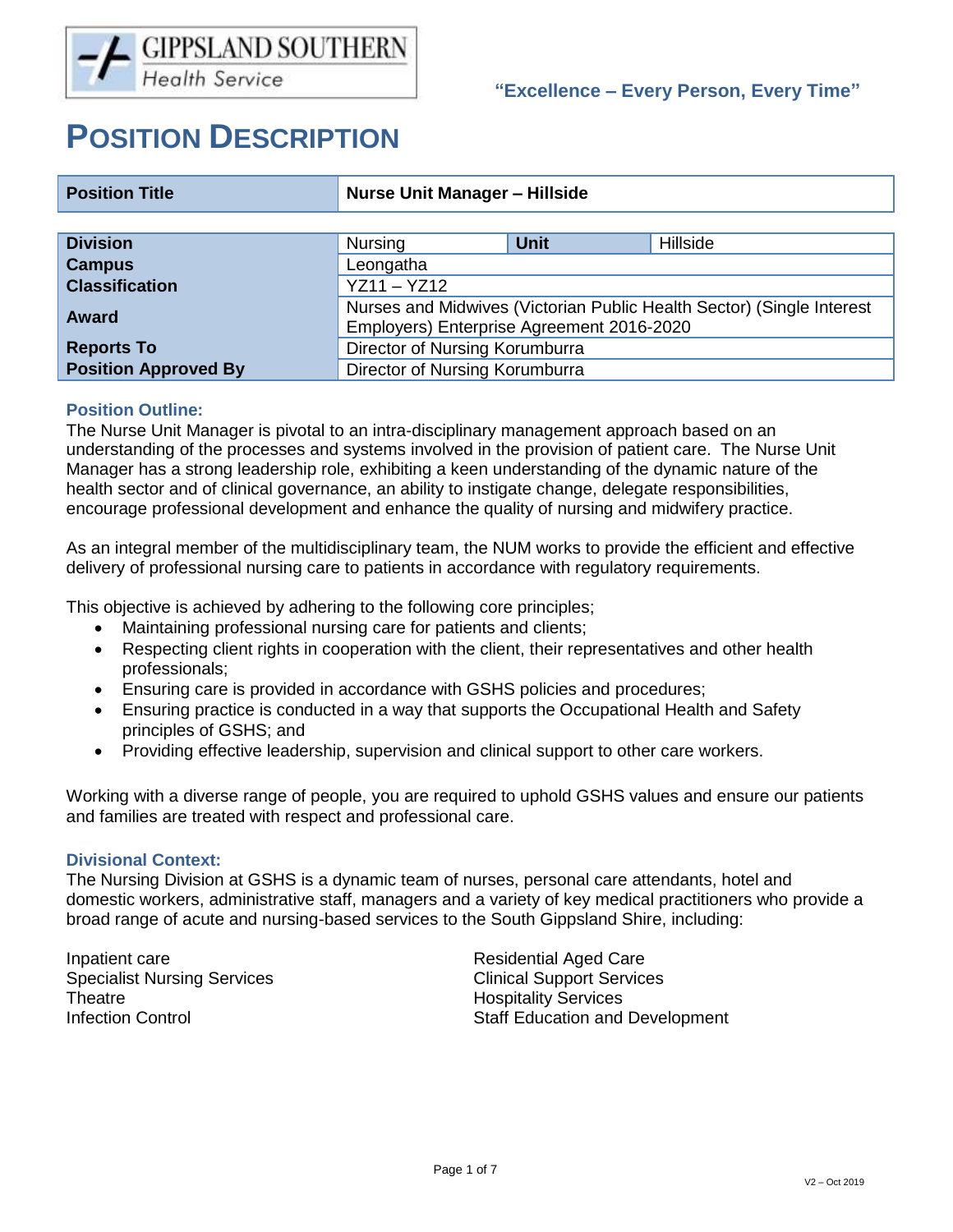## **Health Service Context:**

GSHS is a major provider of healthcare in the South Gippsland Shire. GSHS offers a broad range of services that meet the needs of a diverse and sparsely populated area with many small rural communities. With two main acute facilities based at Leongatha and Korumburra, GSHS offers a broad range of specialist, general, acute, subacute, ambulatory, residential aged care and community services.

Although GSHS is made up of a number of sites, they all operate as part of the one organisation and therefore the service profile is informed by the geographical nature of the diverse communities as well as the strategic imperatives of the Department of Health & Human Services.

## **Vision, Mission and Values:**

The Values are detailed in GSHS' Employee Charter and form part of your terms and conditions of Employment as does the Code of Conduct for Victorian Public Sector Employees. GSHS expects all employees to behave in accordance with these requirements at all times whilst employed by the organisation.

**Vision Mission**

*Excellence in Healthcare Building a Healthier Community Together*

| <b>Gippsland Southern Health Service - Values and Behaviours</b> |                                                  |                                             |  |  |  |
|------------------------------------------------------------------|--------------------------------------------------|---------------------------------------------|--|--|--|
| <b>Value</b>                                                     | <b>Above the Line Behaviour</b>                  | <b>Below the Line Behaviour</b>             |  |  |  |
| Excellence                                                       | Continuous Improvement<br>$\bullet$              | Unwilling to Improve<br>$\bullet$           |  |  |  |
|                                                                  | <b>Evidence Based Practise</b><br>$\bullet$      | Lack of Innovation<br>$\bullet$             |  |  |  |
|                                                                  | <b>Consistency of Practice</b><br>$\bullet$      | Non-Adherence<br>$\bullet$                  |  |  |  |
|                                                                  | <b>Innovative Practice</b><br>$\bullet$          | Inconsistency                               |  |  |  |
|                                                                  | <b>High Standards</b><br>٠                       | Acceptance<br>$\bullet$                     |  |  |  |
| Individuality                                                    | <b>Be Tolerant</b><br>$\bullet$                  | Lack of Respect<br>$\bullet$                |  |  |  |
|                                                                  | Acknowledge Rights<br>$\bullet$                  | Discriminating<br>$\bullet$                 |  |  |  |
|                                                                  | Personalise<br>$\bullet$                         | Being Inconsiderate<br>$\bullet$            |  |  |  |
|                                                                  | <b>Support Individuals</b><br>$\bullet$          | Being Judgemental                           |  |  |  |
|                                                                  | <b>Practice Self Care</b><br>$\bullet$           | <b>Being Dismissive</b>                     |  |  |  |
| Collaboration                                                    | <b>Value Teamwork</b><br>$\bullet$               | Poor Communication<br>$\bullet$             |  |  |  |
|                                                                  | <b>Involve Others</b><br>$\bullet$               | <b>Criticising Others</b><br>$\bullet$      |  |  |  |
|                                                                  | <b>Actively Listen</b><br>$\bullet$              | <b>Being Negative</b>                       |  |  |  |
|                                                                  | <b>Ask and Offer Solutions</b><br>$\bullet$      | Not Open<br>$\bullet$                       |  |  |  |
|                                                                  | <b>Support Decisions and Change</b><br>$\bullet$ | Withholding Information<br>$\bullet$        |  |  |  |
| Accountability                                                   | <b>Take Responsibility</b><br>$\bullet$          | <b>Blaming Others</b><br>$\bullet$          |  |  |  |
|                                                                  | <b>Set Clear Expectations</b><br>$\bullet$       | <b>Unethical Behaviour</b><br>$\bullet$     |  |  |  |
|                                                                  | Manage Performance<br>$\bullet$                  | Underperforming<br>$\bullet$                |  |  |  |
|                                                                  | <b>Results Focused</b><br>$\bullet$              | Unreliable                                  |  |  |  |
|                                                                  | <b>Ethically Bound</b><br>$\bullet$              | <b>Shirking Responsibility</b><br>$\bullet$ |  |  |  |
| Respect                                                          | <b>Respect People</b><br>$\bullet$               | <b>Being Rude</b><br>$\bullet$              |  |  |  |
|                                                                  | <b>Respect Privacy</b><br>$\bullet$              | <b>Being Negative</b><br>$\bullet$          |  |  |  |
|                                                                  | <b>Respect Property</b><br>$\bullet$             | <b>Being Disrespectful</b><br>$\bullet$     |  |  |  |
|                                                                  | <b>Respect Views</b><br>$\bullet$                | Being unhelpful<br>$\bullet$                |  |  |  |
|                                                                  | Be courteous<br>$\bullet$                        | <b>Disrespecting Property</b>               |  |  |  |
| Empowerment                                                      | <b>Take Initiative</b><br>$\bullet$              | Authoritarian<br>$\bullet$                  |  |  |  |
|                                                                  | <b>Actively Participate</b><br>$\bullet$         | <b>Discrimination</b><br>$\bullet$          |  |  |  |
|                                                                  | <b>Ask Questions</b><br>$\bullet$                | <b>Blaming Others</b>                       |  |  |  |
|                                                                  | <b>Clarify Expectations</b><br>$\bullet$         | Not Sharing                                 |  |  |  |
|                                                                  | <b>Empower Others</b>                            | <b>Stifling Development</b>                 |  |  |  |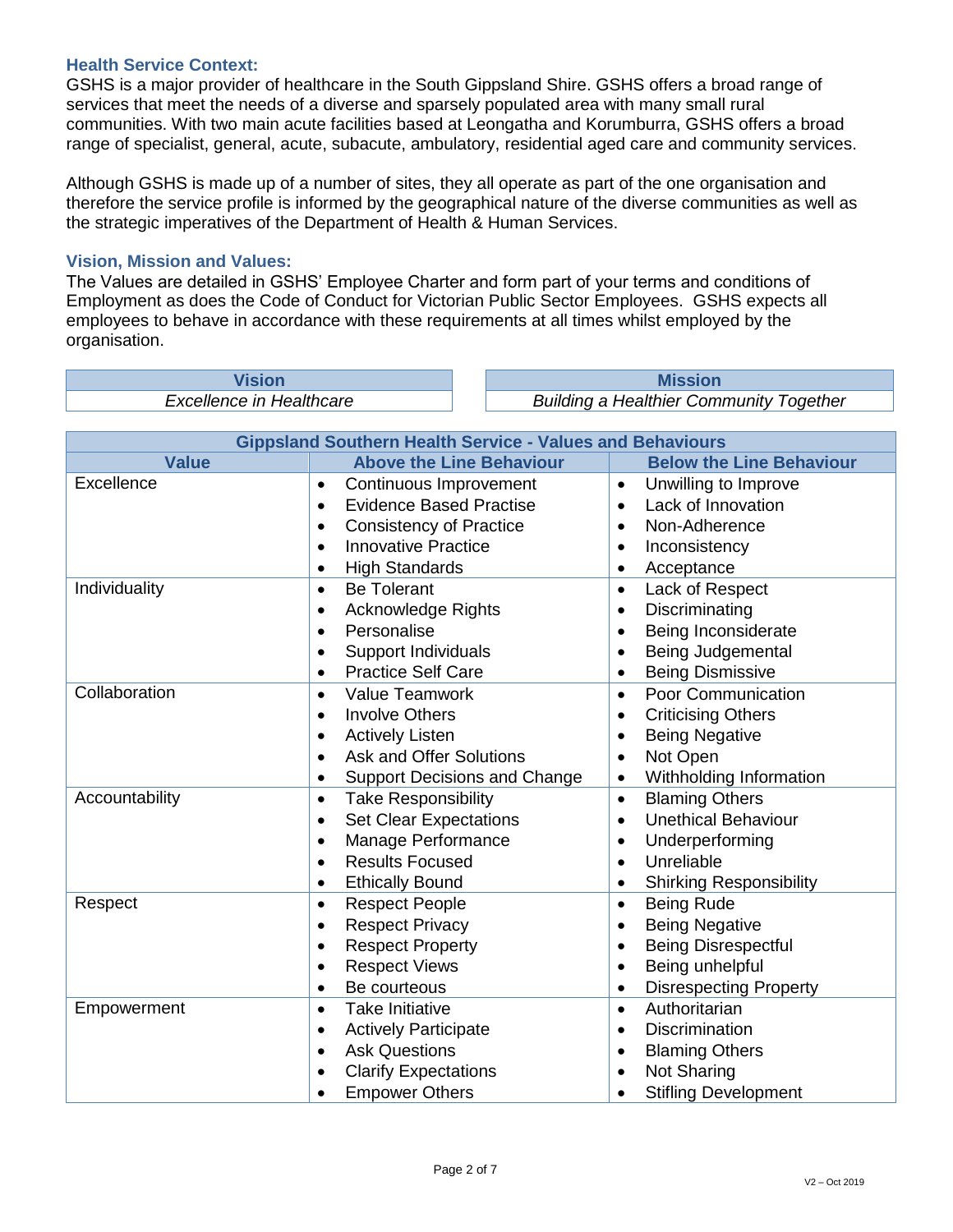## **Service Delivery**

- 1. Ensure the effective Supervision and mentoring of staff in the delivery of a high standard of direct patient care through assessment, planning, implementation and evaluation of outcomes.
- 2. Monitors the impact of nursing care and maintains ongoing communication with the General Practitioner regarding the health and functional status of individuals
- 3. Participates in interdisciplinary assessment and service delivery planning process consistently supporting care coordination across the care settings
- 4. Manages the day to day operation of the Unit including patient flow and waiting lists.
- 5. Ensures that all patients' specialised needs are identified and met by appropriately skilled staff.
- 6. Monitors delivery of direct and indirect care to patients for compliance with evidence based best practice, ensuring patient centred care is practiced at all times.
- 7. Accesses other health professionals/services as required to meet patients' needs.
- 8. Consistently evaluates the service and responds pro-actively to future needs and demands.
- 9. Maintains responsibility for accurate and complete nursing documentation concerning patient care ensuring confidentiality of information.
- 10. Ensure that health education is provided for patients as required.
- 11. Ensure the prescription, dispensing, administering and management of medications according to GSHS medication policies, procedures and guidelines; and within professional requirements.
- 12. Ensure the prevention and management of pressure injuries according to GSHS Pressure Injury Prevention policy and procedures.
- 13. Ensure the prevention and management of falls according to GSHS Falls and Falls Injury Prevention policy and procedures.
- 14. Ensure self and staff within the Unit comply with infection control policies and procedures to minimise exposure for self, staff, patients and visitors.

## **Human Resource Management**

- 1. Maintains timely and efficient rosters for staff and plans and approves leave, taking into consideration fatigue management, work/life balance and ensuring that relevant industrial conditions and hospital policies are adhered to at all times.
- 2. Develop and maintain effective open lines of communication with team members conducting regular meetings with staff.
- 3. Ensures a comprehensive orientation program for the Unit
- 4. Proactively manage recruitment and retention in line with agreed budget parameters, having consideration for appropriate skill mix and patient safety and care.
- 5. Manage staff performance through provision of feedback (both formal and informal), the formal performance review and engaging performance management processes, ensuring timely investigation and resolution of inappropriate behaviour, incidents and complaints by staff.
- 6. Ensure all staff are treated with respect, dignity and courtesy in an environment that is free from harassment and discrimination.
- 7. Ensure self and staff within the Unit comply with GSHS Employee Charter, the VPS Code of Conduct and any professional codes and standards that apply.
- 8. Manages staff payroll through Kronos approvals.

#### **Organisational**

- 1. Work within the "Delegations of Authority" consistent with the role.
- 2. Accept accountability for own actions and seek guidance from an appropriate senior leader when limited by own level of expertise.
- 3. Ensure the disposal of waste according to GSHS Waste Management Policy.
- 4. Function in accordance with GSHS policies and procedures and relevant legislation, conducting practice within a professional and ethical framework to deliver care that protects the rights of individuals and groups.
- 5. Responsible for the safe management of equipment this includes using equipment within standard operating guidelines, reporting of malfunctioning and/or faulty equipment, conducting appropriate preventative maintenance and not using unsafe equipment.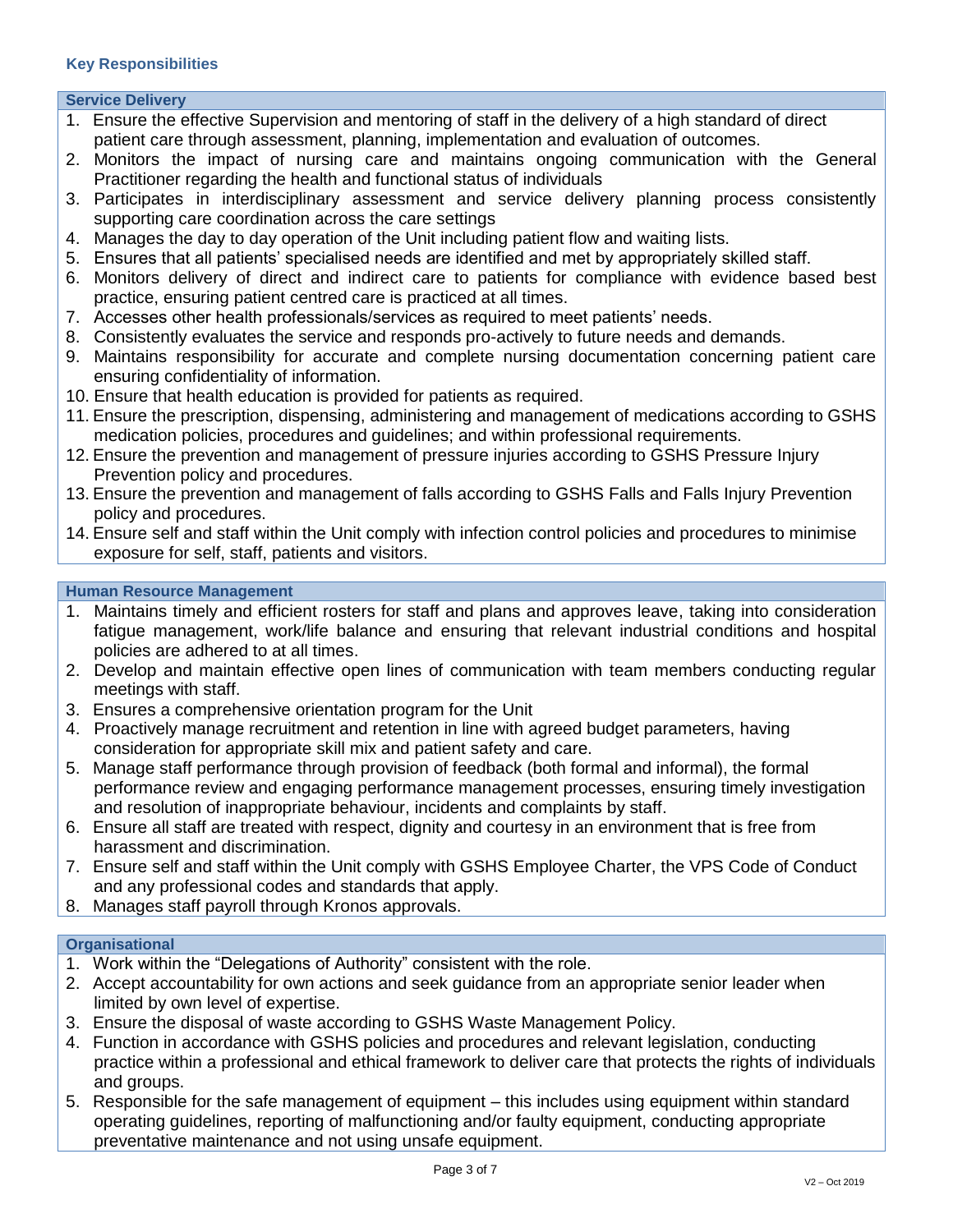# **Organisational**

- 6. Responsible for Emergency Management within the Unit in accordance with GSHS Emergency Response Procedures. This includes ensuring relevant staff are trained and ready to respond to Emergency situations as relevant, i.e. Code Blue, Code Grey, Code Black, Code Purple, Code Yellow, Code Orange and Code Red.
- 7. Participate in Committees to further develop nursing practice at GSHS

#### **Training and Development**

The Nurse Unit Manager as clinician has extensive teaching/mentoring/enhancing role, which encompasses all health professionals involved in a patient's care as well as the patient and their families. As an expert clinician, the Nurse Unit Manager establishes the standards of nursing or midwifery practice and ensures optimal patient care.

The Nurse Unit Manager requires an excellent understanding of current trends, research and policies and utilises this knowledge to promote and encourage professional development and to develop effective networks across the multi-disciplinary team.

- 1. Completes annual mandatory training requirements as per organisational policies.
- 2. Recognises the need for ongoing commitment to personal and professional development.
- 3. Maintains a level of competency required for the position.
- 4. Ensures direct staff has completed mandatory training requirements.
- 5. Ensures self and staff within the unit are trained and apply procedures associated with the hospital's response to Family Violence.
- 6. Develop and maintain a program of professional development for self and staff within the Unit.
- 7. Actively participate in own performance review in accordance with GSHS policy and procedures.

#### **Occupational Health and Safety**

- 1. Ensures compliance with Occupational Health and Safety and Workcover legislation and regulations.
- 2. Carries out duties in a manner which does not adversely affect their own health and safety or that or others.
- 3. Implements and maintains measures introduced in the interest of health and safety, ensuring all staff within the unit are educated in such measures and comply with them.
- 4. Investigate all reported incidents, near misses or injuries, identifying causal factors and implementing corrective action and complying with reporting requirements, including feedback to staff
- 5. Ensures self and staff within the unit correctly use any information, training, personal protective equipment and safety equipment.
- 6. Refrain from recklessly or wilfully interfering with anything that has been provided for health and safety reasons; appropriately manage staff to comply with same.
- 7. Ensure all relevant staff receive training in and comply with GSHS' No Lift Policy
- 8. Is familiar with and can enact Critical Incident Response

#### **Quality**

- 1. Responsible for ensuring the Unit's compliance with the relevant quality standards, including the ongoing review and monitoring/auditing of systems and procedures to ensure they align with the relevant quality standards.
- 2. Lead an ongoing review of service delivery to identify opportunities for Continuous Quality Improvement.
- 3. Promote, practice and comply with all GSHS policies and procedures and familiarise with policies and procedures relevant to the position.
- 4. Actively participate in the maintenance of relevant policies and procedures to ensure best practise.
- 5. Promotes a quality culture within the organisation highlighting the values of customer service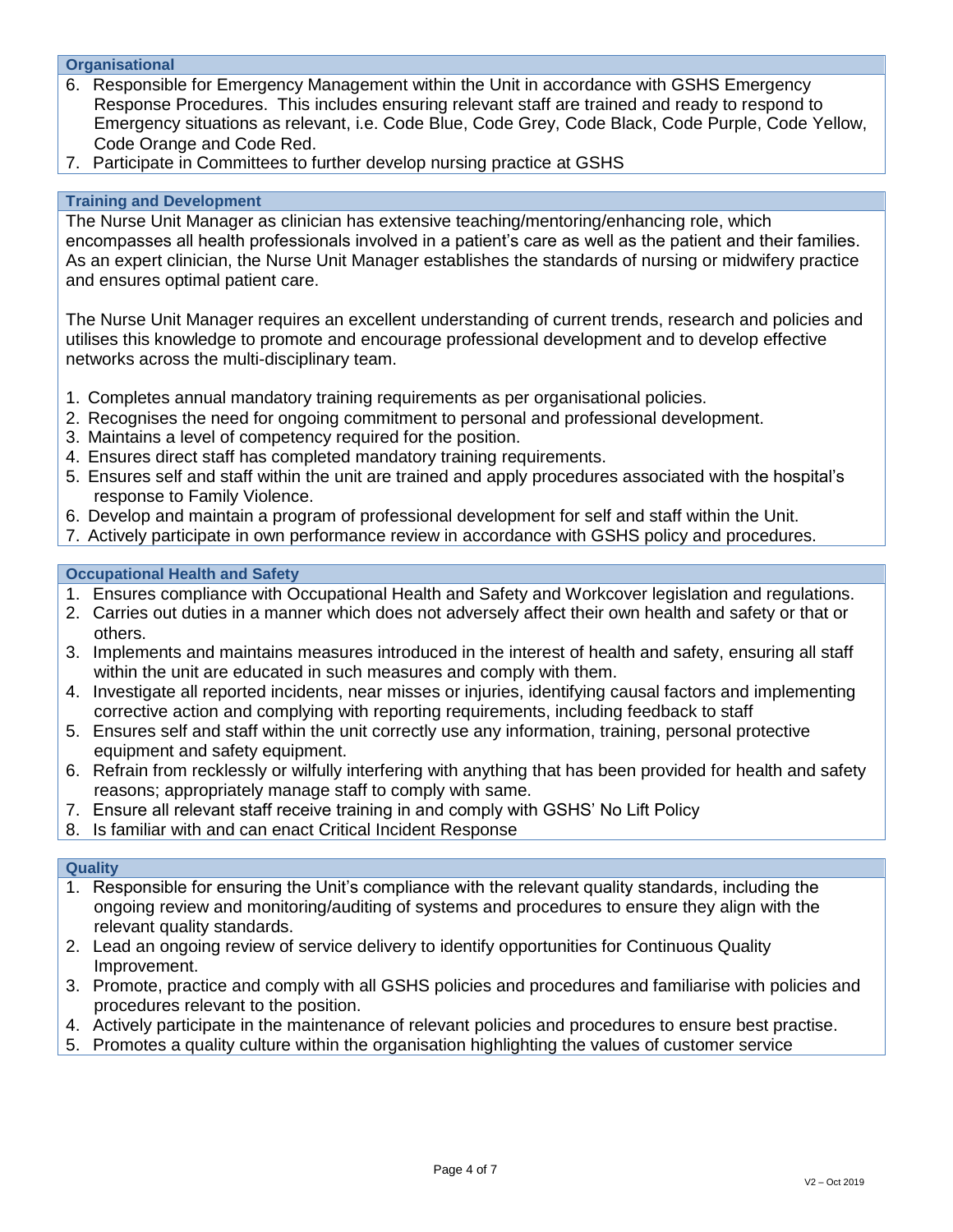#### **Information / Communication**

- 1. Liaises and communicates with all departments and employees.
- 2. Maintains appropriate communication channels
- 3. Completes documentation (as required by the position).
- 4. Maintains accurate records, statistics and reports, as required.
- 5. Ensures compliance with the organisations Health Information Management system at the level required to fulfil the role.
- 6. Regular monitoring of clinical and non-clinical documentation to ensure compliance with applicable legal and regulatory bodies
- 7. Ensure client files are maintained according to the policies and procedures of GSHS

#### **Financial Management**

- 1. Identifies productivity and efficiencies savings within department.
- 2. Manages payroll costs within set budget parameters
- 3. Consider the costs and budget implications in relation to work practices and consumables related to patient care.
- 4. Prepares annual budget for department in conjunction with relevant Executive and Finance Department
- 5. Monitors actual performance to budget and provides feedback to divisional head on variance and corrective action

## **Risk Management**

Responsible for effective risk management within area of influence, including:

- adhering to organisation risk management policies and procedures;
- assists in fostering a risk aware culture and
- Implements risk management within their respective areas and where there are intersections with other areas and/or agencies.
- Ensures risks are identified, treated, monitored, reported, escalated and closed in line with organisational procedures.
- Ensures that risk mitigation or control activities in their area of responsibility are implemented.
- Ensures their staff members are aware of expectations in relation to risk management.
- Identifies new and emerging risks
- Contribute feedback to risk management review processes

## **Qualifications, Technical Skills & Experience:**

#### **Essential**

- Current Registered Nurse with Australian Health Practitioners Regulation Agency
- Post graduate qualifications in Aged Care Management
- Working knowledge of Aged Care Standards
- Working knowledge of Residential Classification Scale and Aged Care Funding Instrument
- Current (less than 12 months upon commencement and 3 years thereafter) National Police Records **Check**
- Demonstrated effectiveness as a Nurse Unit Manager with the ability to lead and manage change in a team environment
- Sound clinical skills and demonstrated application of best practice, contemporary nursing practice
- Minimum of five years' experience post-graduation, with a minimum 2 years at a Senior Nursing level.
- Current competency in defibrillation, ALS or equivalent

# **Desirable**

- Proficient in using computerised systems
- High level of communication and interpersonal skills
- Demonstrated knowledge and understanding of quality systems and Health Services accreditations
- Ability to implement management principles and cost effective resource management to a multidisciplinary team.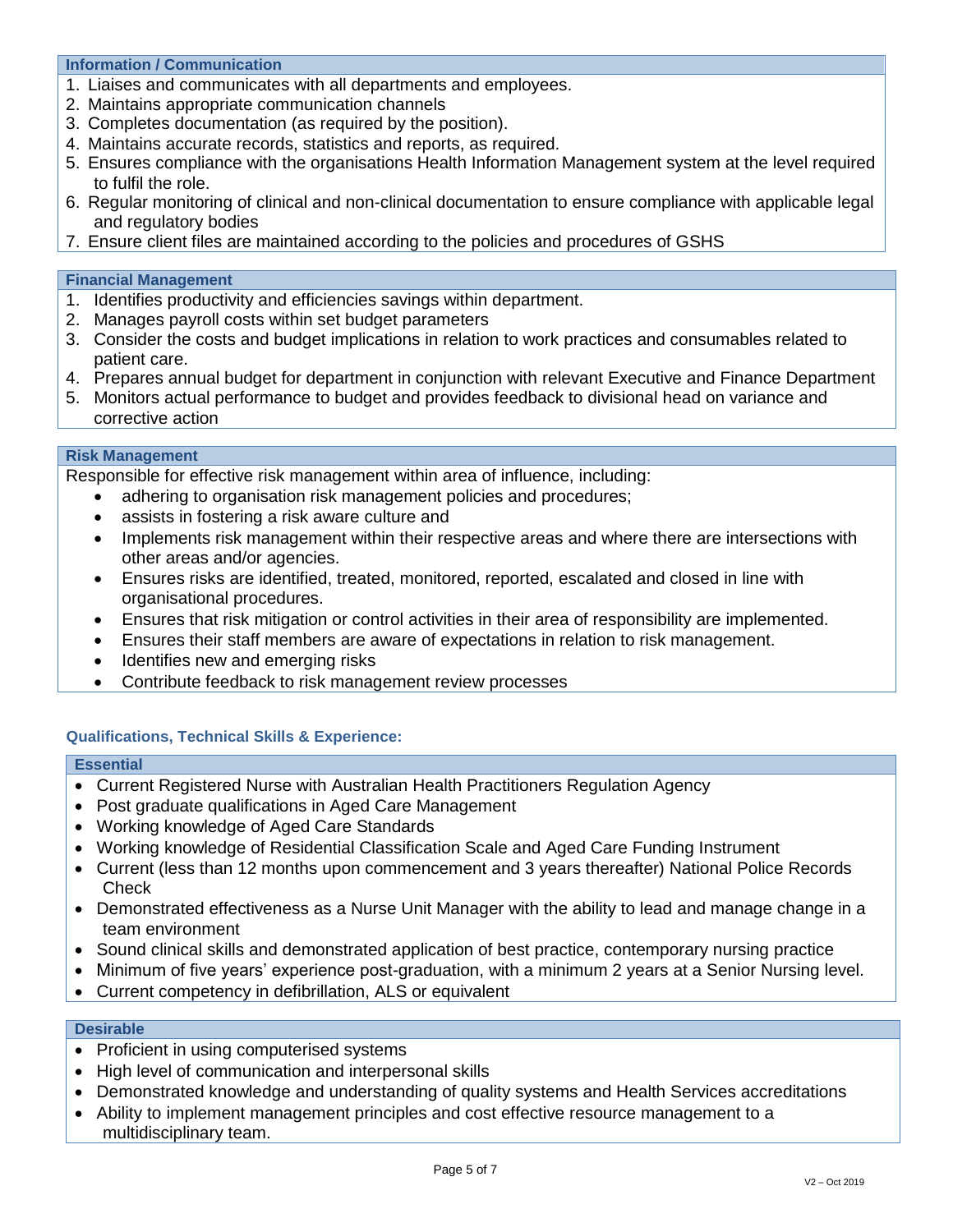**Nursing Capabilities**

Mapped to the Nursing and Midwifery Board of Australia Standards for Practice for the Registered Nurse.

**Standard 1:** Thinks critically and analyses nursing practice

**Standard 2:** Engages in therapeutic and professional relationships

**Standard 3:** Maintains the capability for practice

**Standard 4:** Comprehensively conducts assessments

**Standard 5:** Develops a plan for nursing practice

**Standard 6:** Provides safe, appropriate and responsive quality nursing Practice

**Standard 7:** Evaluates outcomes to inform nursing practice

## **Leadership Capabilities**

Managers are responsible for ensuring their team achieve and maintain agreed standards of work performance, by:

- lead by example through their individual performance and behaviour, providing staff with clear guidance and direction;
- provide coaching and support development and continuous improvement at a team and individual level;
- Undertaking performance reviews in accordance with GSHS policy, ensuring individual performance to the required standard outlined in the job description; giving constructive feedback on a regular basis outside the formal performance review process;
- support staff through organisational change;
- aim to resolve issues promptly and effectively, in accordance with GSHS Staff Grievance Resolution Protocol;
- Ensure adequate staffing to deliver required services at all times, taking into account required skill mix to ensure patient/resident/client safety; undertake recruitment activities to maintain staffing at required levels
- Communicate GSHS' Mission, Vision and Values in a manner that ensures all staff know what is expected of them; translate these into Departmental goals that are widely communicated and understood by staff, ensuring they are clear in their role;
- Provide leadership to your team, making decisions that are in the best interests of both the organisation and your staff;
- Maintaining an efficient work flow, ensuring good working relationships with staff and working with them to identify and improve any inefficiencies in the work area

Managers are responsible for implementing and maintaining GSHS' Evidence Based Leadership Program, including but not limited to:

- Accountability Framework setting, monitoring and achieving annual goals, 90-day plans and "musthave" leadership behaviours, tracked through the validation matrix
- Connecting collecting and analysing feedback, using the information to recognise and reward and/or take corrective action, ensuring staff have everything they need to do their job; communicating these results through Traffic Light Reports and Communication Boards
- Communication using AIDET and other communication techniques as one means to improve outcomes for patients
- Any other evidence-based strategies and tactics employed by the organisation to achieve *"Excellence in Healthcare"*

## **Person Centred Care**

Person Centred Care (PCC) is a philosophical approach to how we provide care to patients and interact with other customers, including colleagues. PCC is based on the principles of respect, value of the individual, and the need to deliver service in an environment that supports peoples' physical, emotional, social and psychological needs. PCC is underpinned by a culture of collaboration and partnership and all staff are required to adhere to these principles.

# **Values & Conduct**

Managers are responsible for ensuring staff comply with GSHS Employee Charter and where required, take any necessary action to address "below the line" behaviour. Managers will ensure "above the line" behaviours are appropriately recognised and rewarded. We expect that all staff will embrace GSHS' Employee Charter and demonstrate these in their daily work.